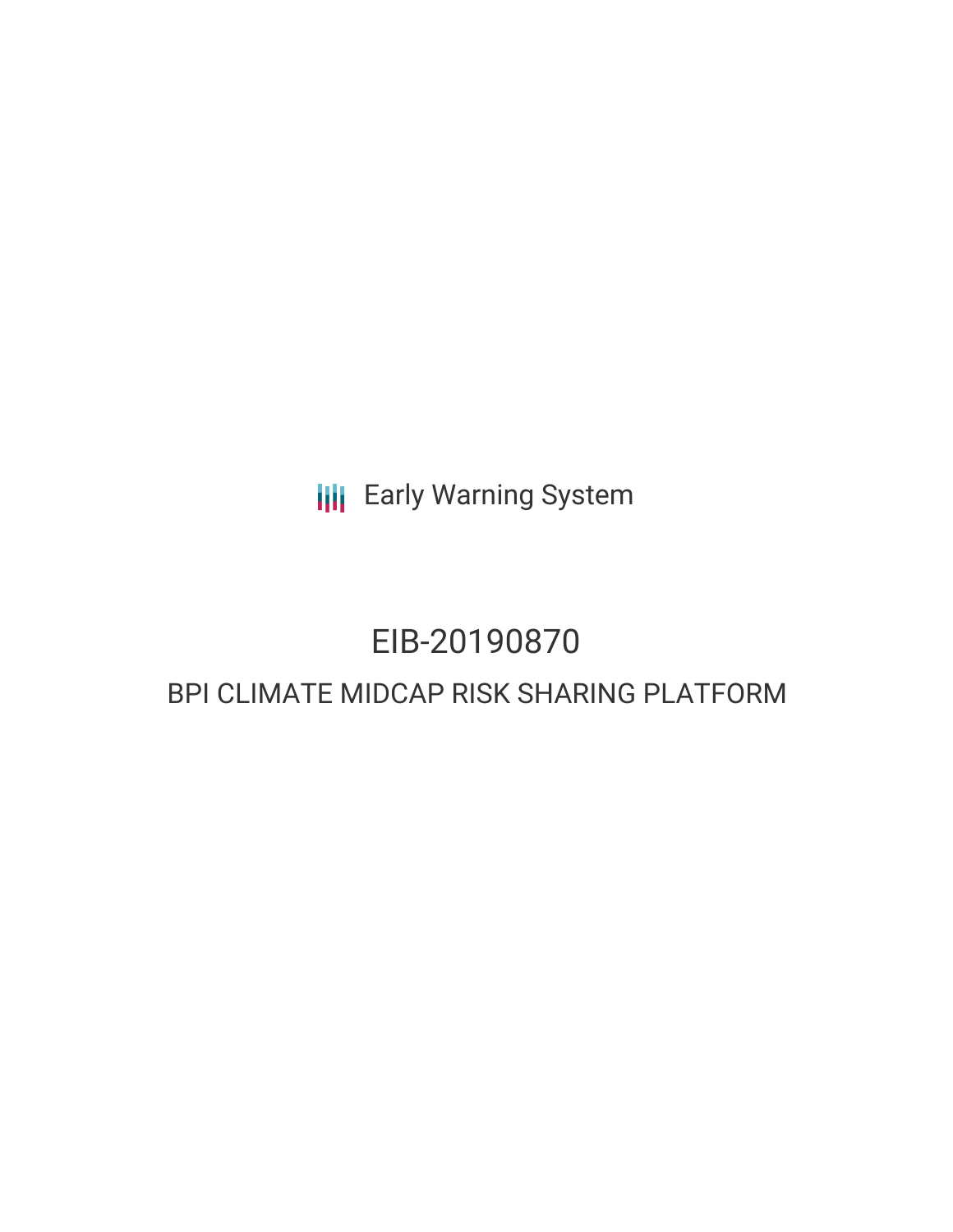

### **Quick Facts**

| <b>Countries</b>              | France                         |
|-------------------------------|--------------------------------|
| <b>Financial Institutions</b> | European Investment Bank (EIB) |
| <b>Status</b>                 | Approved                       |
| <b>Bank Risk Rating</b>       | U                              |
| <b>Voting Date</b>            | 2020-12-16                     |
| <b>Borrower</b>               | <b>BPIFRANCE FINANCEMENT</b>   |
| <b>Sectors</b>                | Finance                        |
| <b>Investment Type(s)</b>     | Loan                           |
| <b>Loan Amount (USD)</b>      | \$274.41 million               |
| <b>Project Cost (USD)</b>     | \$914.71 million               |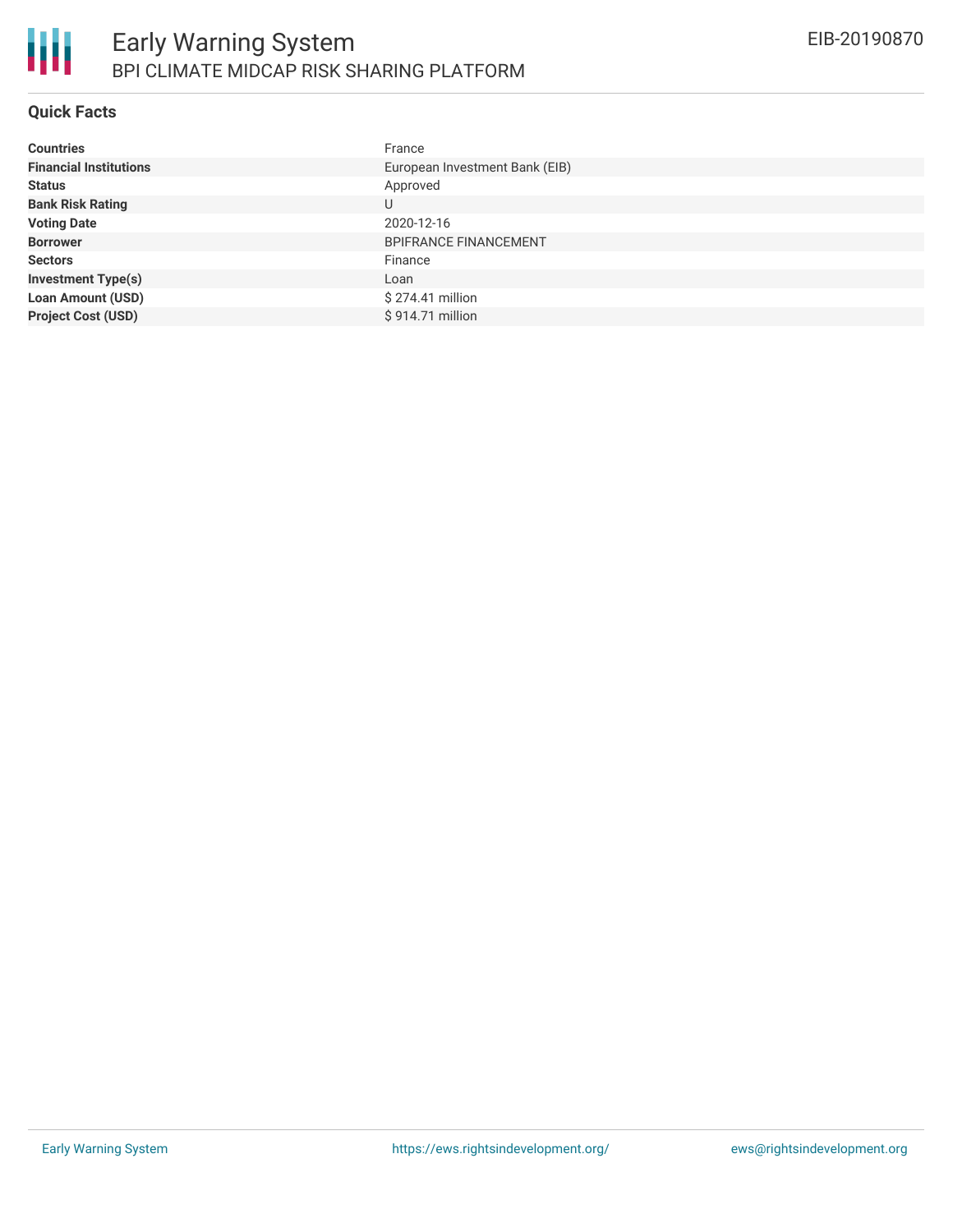

### **Project Description**

The project Linked Risk Sharing platform with BpiFrance aims to create new lending for mid-cap companies supporting projects in line with the EIB's Climate Action eligibility criteria and wider Environmental Sustainability objectives in France.

In accordance with the Bank's policy to ensure that sub-loans comply with the EU acquis, in particular in the fields of environment and public procurement, the Bank will require the intermediary institution to take all the required measures to ensure that the environment and procurement procedures carried out by the final recipients under the sub-loans comply with the relevant EU environmental and procurement legislation and the applicable national legislation, provided that it is in conformity with EU rules.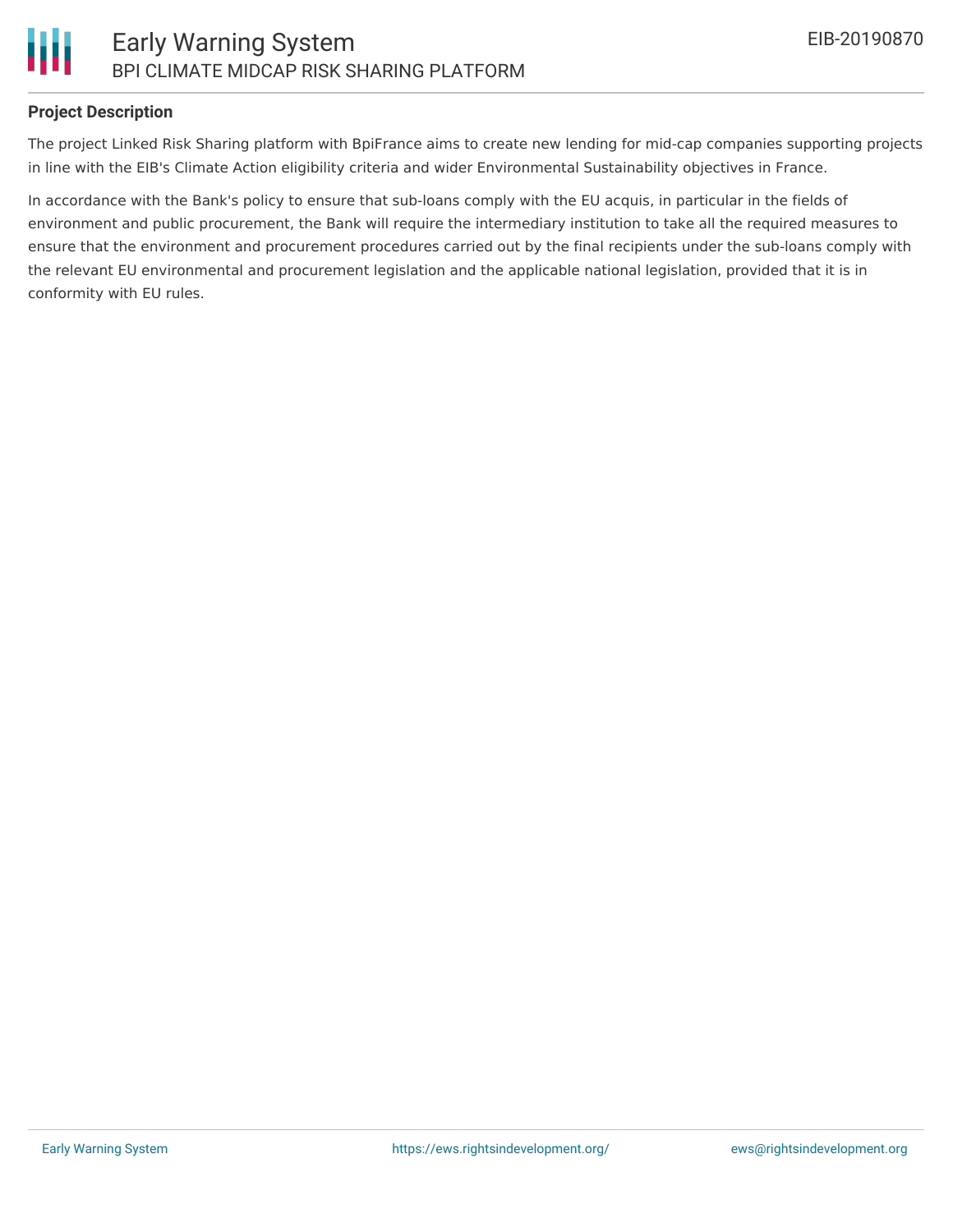# 朋

### **Investment Description**

European Investment Bank (EIB)